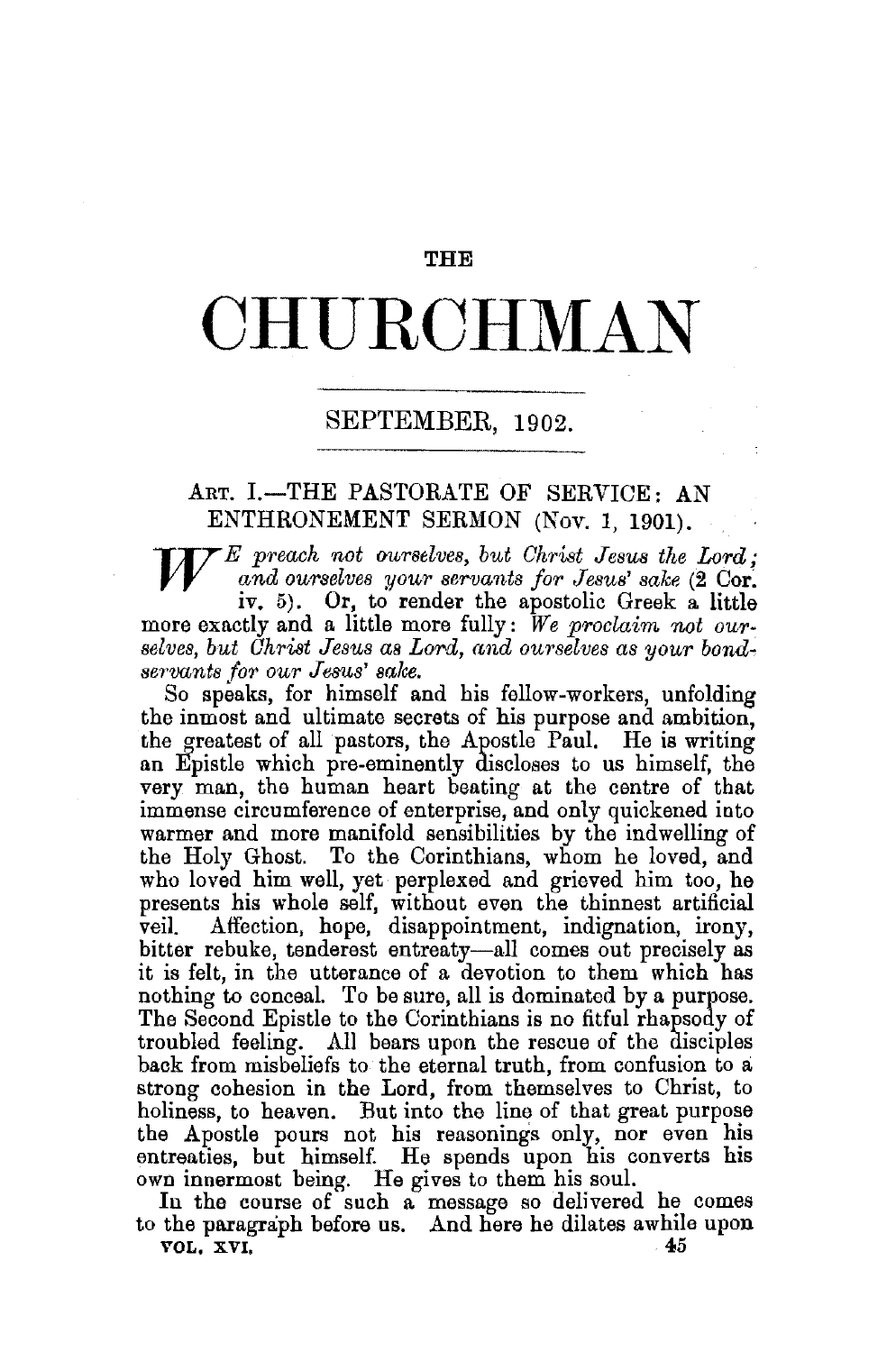the great phenomenon of the Christian Ministry-its message. its motives, the divine energies which can alone sustain the minister, the illumination which his own spirit must needs receive if he is to shed the light of Christ around him. Particularly he indicates now the one, the solitary and allcontrolling ambition with which he is to labour and to preach. What has he to do? What has he to say? A thousand things, from one aspect; from another and a higher, only two, which fuse themselves after all into one. He has first to present, to proclaim, to magnify to men, a Person, in the splendour of His love and grace, and in the majesty of His He has then to announce himself to his brethren as indeed the commissioned messenger of that Person, sent veritably by that august Sovereign, claiming their loyalty and their love. But he makes that claim, not for himself, but for Him who has sent him. The very last thing he is authorized to do is to assert an autocratic position, to dictate, to terrorize-nay, he is bound expressly not to assert himself as himself at all. His whole and unreserved ambition is to proclaim Christ Jesus, and to proclaim Him Lord. And his entire and unartificial purpose, under that ambition, is to present himself to his brethren, not as lord over the heritage of which he is himself only one ransomed member, but as being, for Jesus' sake, because of that all-beloved name, the servant of the saints.

"Ourselves your bondservants for our Jesus' sake." Such is this great clergyman's central and ultimate conception of the Christian Ministry. He has much to say about it elsewhere from other sides, about its commission and authority, and about the moral dignity of its idea. But here he lays his hand upon its very heart, and gives us the central glory of the thing. And the words denote the most absolute antithesis possible to every thought of an ecclesiastical assumption, to all such self-exaltation of a ministerial class or order as can harden it into that far different thing, for which the Christianity of the Apostles has no place, a hierarchical caste. The words delightfully negative all that is connoted by that term of mournful omen, as of mournful history, "clericalism." They present to us in short a conception not magisterial, but altogether ministerial. The pastor, teacher, and guide in things Divine has here no ambition outside the glory of his heavenly Master. And within that sacred limit his supreme ambition is to be, in Christ, the bondservant of his brethren. He belongs to them, not they to him. He recognises ever, and with joy, that the Church is greater than the Ministry ; the Bride of the Lamb is greater than the bondman of the Bride.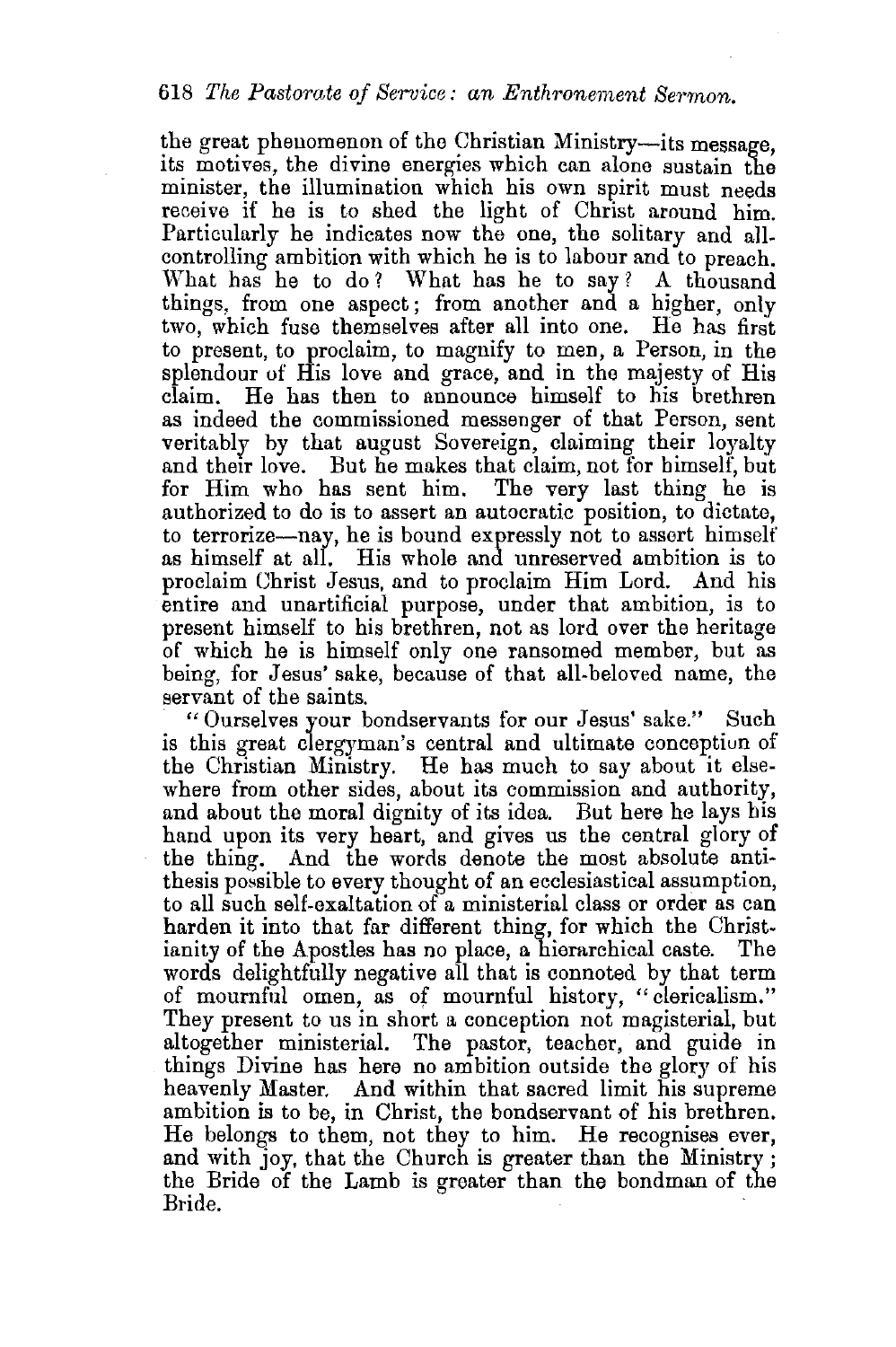So the man's whole life is at once chastened and dignified by his call to a high ambition, which, by the law of its nature. is altogether pure. To " proclaim Christ Jesus as Lord," that is the hope which animates him every day. He lives to make Christ Jesus great to human hearts. He lives "that Christ may be magnified in his body," that Christ may look out at the windows of his life, and may beckon from its doors. that his word alike and his example may persuade men, with an indefinable but strong attraction, to "taste and see how gracious the Lord is," and never so gracious as when He is most absolutely Lord. To this man all interests are subordinated to these ; he rises up with this aim in the morning, and he lies down with it at night. His life is manifold in its contents; he is a man, "a man in Christ," and therefore all the more a man ; nothing that is essentially human is alien to his sympathies. He is citizen, neighbour, friend ; he is brother, husband, father; he is thinker, he is reader, perhaps over large ranges of the mental realm. But all these many things are governed for him always by the one thing. Christ Jesus .is his dominant, unifying interest and ambition, his ruling passion, his track and goal. To himself the Son of God and Man, the Lamb of Calvary, the Prince of Life, the indwelling Master, the longed-for Lord of the Return, is the inward ail-in-all. He knows that for himself, in a " sober certainty of waking bliss," Christ Jesus, embraced by faith, has become victory, and law, and hope, and heaven begun. He knows how for himself Christ has given a new significance to all that is most present in human things, a new interest to the common day, a new greatness to the ordinary task, a new sacredness to every man he meets, and to all that makes the life of man. He knows meanwhile that Christ has transformed for him the thought of the unseen and eternal from a pallid cloud into "the beautiful gate of the city," where he will taste the bliss of for ever serving, in an action released at last from friction, the Lord who died for him and rose again. So the man has something to say, and, indeed, he has something to do, for the brethren to whom he is called to minister. He has to give himself up to the enterprise of "making Jesus King" for them also and in them. He lives, not to dictate to them a faith forced upon the soul from without, but to. introduce them to the joy of a faith in which repentance and reliance clasp the crucified and living Lord, and welcome Him in to mou]d the life outward from its depths.

It is to be his to lead them, or rather to win them to go along at his side, in the path which has come to be his own delight, the path of self-surrender to the service of God in the service of others in His name. Slowly, perhaps, but

 $45 - 2$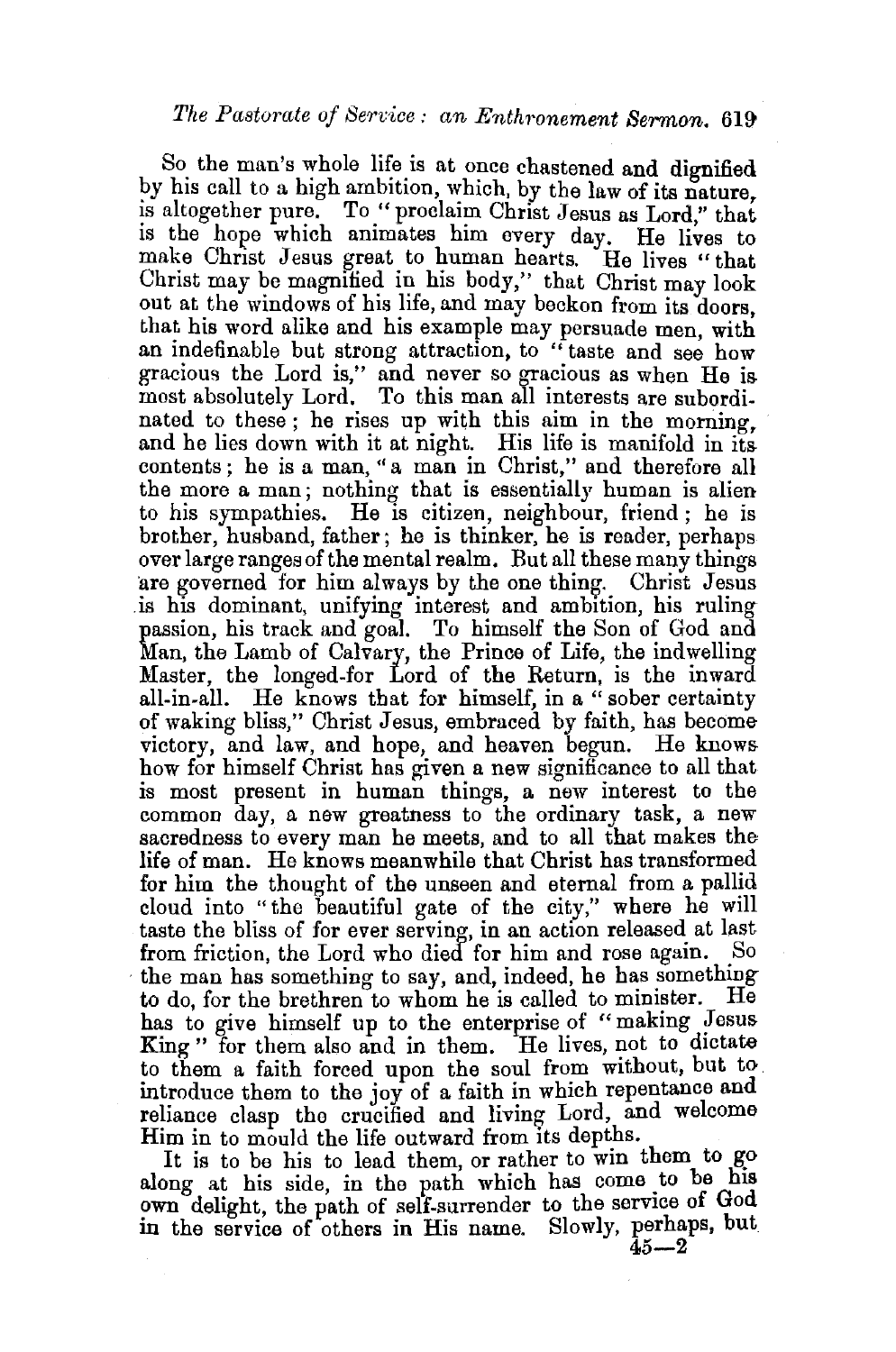in measure truly, the man has learnt for himself that great lesson of the Gospel that "it is more blessed to give than to receive." He begins to know for himself that "to be ministered unto" is infinitely less like the regal greatness of the King of Saints than "to minister," to "love and serve." He begins to see what he will experience perfectly in the life of glory, that our finite being can never expand and sun itself fully into the fair ideal of power and beauty for which it was created, and for which now it was redeemed, till it goes out and upward from the bondage of self-seeking into the large and holy freedom of a self-sacrificing love to God, and to man in Him. Therefore, he is bent upon the enterprise of " making Jesus King " in the souls of others too. He knows that it is the absolute right of his Redeemer that He should reign in them wholly and for ever. He knows equally that it is the due of the souls for which He died that they should be invited to find their own amplest development and fullest joy in entire surrender to His will

To that end the Minister is their bondservant. He exists for them, he belongs to them, he is at command for them, that they may yield themselves to Jesus Christ, for this world and the world to come, and so may live indeed.

My brethren, I have presumed to unfold this apostolic word to you in order that I may, in your presence, here and now, in this day of my induction to my seat among you, impose its message above all upon myself. What to me, now wedded to this great (charge till my working life is done, is the meaning of this day, with its moving pomp of ceremony, its choral songs, its majesty of worship in this old and awful house of God? To the man whom you thus solemnly welcome to be no more a stranger it means an unspeakable humbling, and a call, as from heaven itself, to live henceforth for nothing but the service of the Lord and you. He must be unwise indeed who, having reached the verge of threescore, can yet dream that such a day as this is to contribute one atom to the miserable thought of self.esteem. Rather it tremendously contrasts his littleness with the greatness of his charge, and drives him to the dust, and to his God. He presents himself humbly before you, weak, unworthy, a redeemed sinner annexed by Jesus Christ, who hopes that his one conscious ambition is to be somehow used for you, in any path of dutiful service that the Lord shall open to him ; to serve you, to be your bondman, daily given over to you anew, not seeking vainly to strain himself into a hopeless rivalry with predecessors who have been great indeed, but to live in lowliness and love, no longer to himself, but to his Saviour, and, under